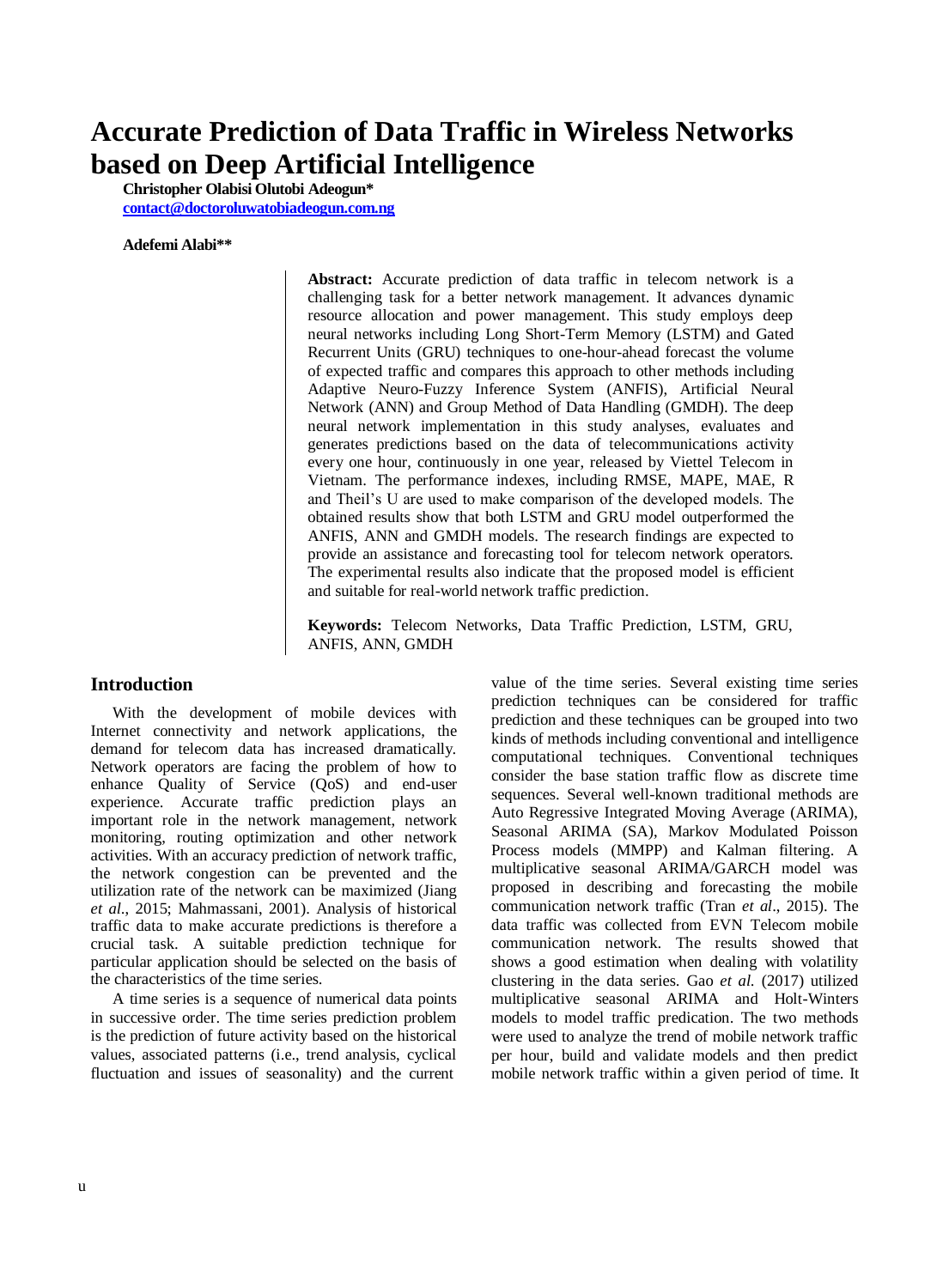was indicated that Holt-Winters model is better than multiplicative seasonal ARIMA model. The authors also concluded that a prediction model in reality is decided by the different characteristics of the specific data and a specific model cannot always be the optimal model for all. Although the conventional forecasting models have been successfully applied to prediction, these models have somewhat several limitations in their ability to make predictions in certain situations (Hernandez Benet *et al*., 2016; Park and Lee, 1995). In recent years, intelligence computational techniques including machine learning techniques, wavelet transform and fuzzy methods have been proposed to form analysis method for prediction. These methods can improve the quality of predictions and deal with highfrequency non-linear data (Lu and Wang, 2006). Gowrishankar and Satyanarayana (2009) predicted network traffic using neural network and statistical methods. The performances of both methods were compared on different time scales. The obtained results indicated that neural network predictors better than statistical models. Tian *et al*. (2017) analyzed the network traffic based on the hybrid neural network model. The proposed model can predict the network traffic more accurately. Abdulkarim and Lawal (2017) proposed a new prediction model based on a cooperative neural network strategy in order to improve the prediction accuracy of mobile data in UMTS-based mobile data networks. The proposed method produced superior results in comparison with the results obtained on the same problems from the traditional method. Kaushik *et al*. (2018) presented a Deep Neural Network (DNN) model for evaluating and predicting traffic activity levels based on the telecommunication activity of calls, SMS and Internet. The model produced predictions for the traffic activity levels along with their probabilities which match the expected traffic levels with an efficiency of 98.6-99.8%.

Currently, Recurrent Neural Network (RNN), a deep learning model, has been considered one of the most affective models in processing sequential data. Long Short-Term Memory (LSTM) is the most successful RNN architectures. LSTM has a unit of computation, a memory cell that replaces traditional artificial neurons in the hidden layer of the neural network. Thus, LSTMs can grasp the structure of data dynamically over time with high prediction capacity. Bian *et al*. (2018) proposed an ensemble method based on LSTM method for time series prediction with the aim of increasing the prediction accuracy of Internet traffic time series. The results showed that the results show that the proposed method was more accurate. In comparison with different techniques, the result showed that the actual values and predicted values by LSTM model were in good agreement and accurately revealed the future developing

trend of telecom traffic data. Gated Recurrent Unit (GRU) Network, a variant of LSTM, was proposed to make the implementation of RNN simpler. The previous studies demonstrated the superiority of both LSTM and GRU models (Chung *et al*., 2015; Fu *et al*., 2017). Therefore, no concrete conclusion was drawn on which kind of DNNs is the most efficient model for predicting and analyzing data traffic in telecom networks. The objective of this study is to investigate the effectiveness of LSTM and GRU deep neural networks in time series forecasting of telecom traffic. The main contributions of this study are the followings: (1) Evaluating two forecasting deep neural network models based on LSTM and GRU by comparing and analyzing through several performance indexes; (2) developing the model using real data from Viettel Telecom, Vietnam; and (3) proposing a suitable prediction model of telecom traffic for Vietnam.

# **Deep Neural Network**

An ANN is a mathematical model to simulate the network of biological neurons that mimic a human brain so that the computer will be able to learn things and make decisions in a humanlike manner. Recently, deep learning or deep neural network (DNN) gained a great interest from practitioners and academia (Le *et al*., 2019). A deep neural network (DNN) is an ANN with more than the three layers. With more hidden layers, DNNs have the ability to capture highly abstracted feature from training dataset. In comparison with conventional shallow learning architectures, DNN has capability to model deep complex non-liner relationship by using distributed and hierarchical feature representation. Various deep learning architectures such as convolution neural network (CNN), recurrent neural network (RNN) have been applied to the domain of computer vision, speech recognition and natural language processing. RNN is an artificial neural network which solved the problem of traditional neural network. It is powerful to handle sequential data. RNNs are networks with inner loops at the hidden layers, allowing information to persist (Schmidhuber, 2015). In a traditional ANN, it is assumed that all inputs (and outputs) are independent of each other. Whereas, RNNs perform the same task for every element of a sequence, with the output being depended on the previous computations. LSTM, a specific version of RNN, outperforms other RNN-based models (Hochreiter and Schmidhuber, 1997). It is efficient because both the long term dependency problem and gradient vanishing problem which occurs during backpropagation are solved. LSTM sums the weights instead of multiplication to solve the vanishing gradient problem. Also, the model continuously transfers the information of historical data to solve long term dependency problem.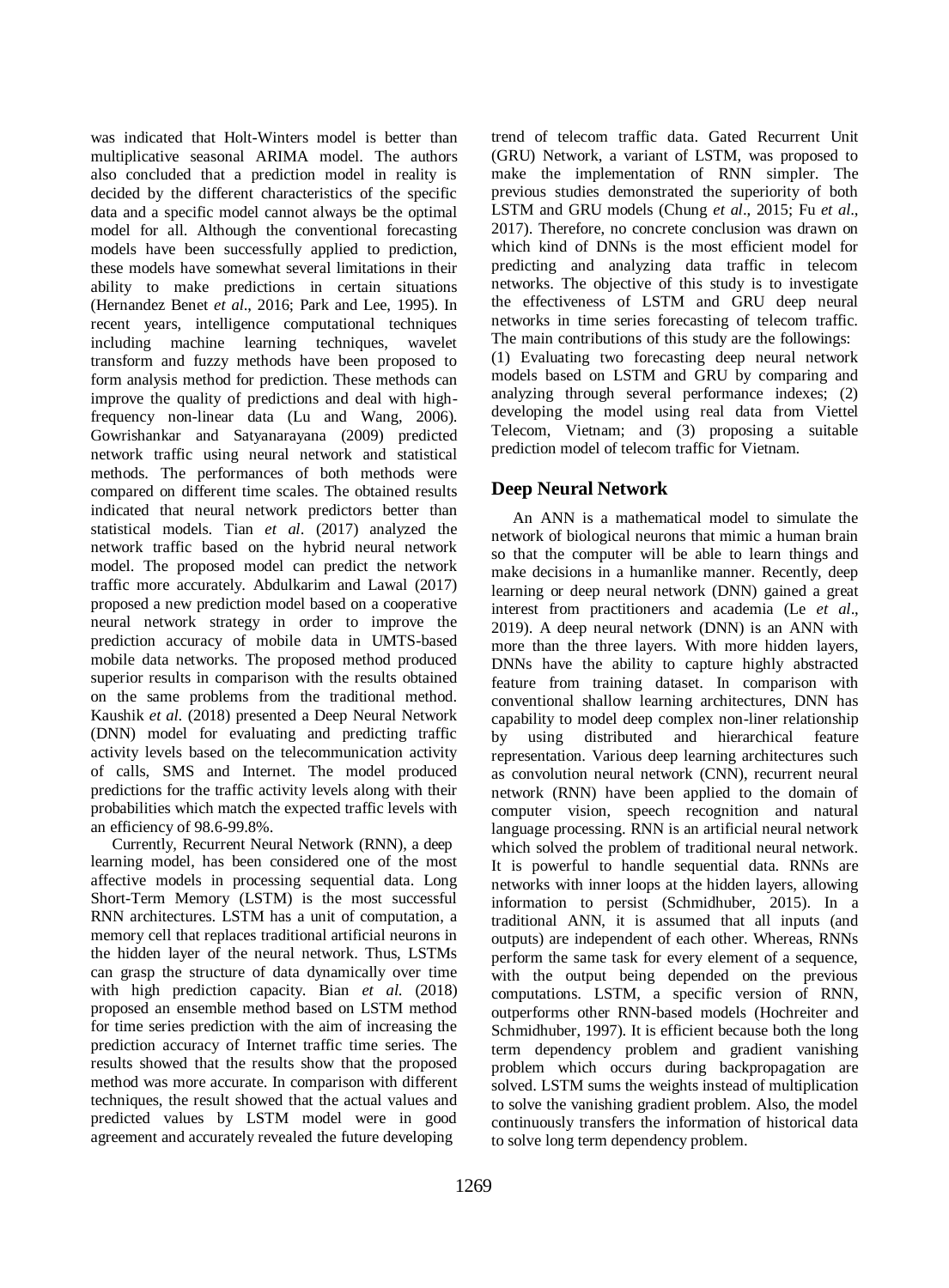

**Fig. 1:** The structure of LSTM cell

A typical structure of LSTM cell is shown in Fig. 1. The cell consists of four gates: Input gate, input modulation gate, forget gate and output gate. Cell state is modified by the forget gate placed below the cell state and also adjust by the input modulation gate.

Suppose that the input time series is  $X = (x_1, x_2,...,$ *), hidden state of cells is*  $H = (h_1, h_2, \ldots, h_n)$  *and output* time series is  $Y = (y_1, y_2, ..., y_n)$ :

$$
h = H(W x + W h + b) \t\t (1) \t e = \sum_{i=1}^{n} \sum_{i=1}^{n} f(i) e^{i\theta} \sum_{i=1}^{n} f(i) e^{i\theta} \sum_{i=1}^{n} f(i) e^{i\theta} \sum_{i=1}^{n} f(i) e^{i\theta} \sum_{i=1}^{n} f(i) e^{i\theta} \sum_{i=1}^{n} f(i) e^{i\theta} \sum_{i=1}^{n} f(i) e^{i\theta} \sum_{i=1}^{n} f(i) e^{i\theta} \sum_{i=1}^{n} f(i) e^{i\theta} \sum_{i=1}^{n} f(i) e^{i\theta} \sum_{i=1}^{n} f(i) e^{i\theta} \sum_{i=1}^{n} f(i) e^{i\theta} \sum_{i=1}^{n} f(i) e^{i\theta} \sum_{i=1}^{n} f(i) e^{i\theta} \sum_{i=1}^{n} f(i) e^{i\theta} \sum_{i=1}^{n} f(i) e^{i\theta} \sum_{i=1}^{n} f(i) e^{i\theta} \sum_{i=1}^{n} f(i) e^{i\theta} \sum_{i=1}^{n} f(i) e^{i\theta} \sum_{i=1}^{n} f(i) e^{i\theta} \sum_{i=1}^{n} f(i) e^{i\theta} \sum_{i=1}^{n} f(i) e^{i\theta} \sum_{i=1}^{n} f(i) e^{i\theta} \sum_{i=1}^{n} f(i) e^{i\theta} \sum_{i=1}^{n} f(i) e^{i\theta} \sum_{i=1}^{n} f(i) e^{i\theta} \sum_{i=1}^{n} f(i) e^{i\theta} \sum_{i=1}^{n} f(i) e^{i\theta} \sum_{i=1}^{n} f(i) e^{i\theta} \sum_{i=1}^{n} f(i) e^{i\theta} \sum_{i=1}^{n} f(i) e^{i\theta} \sum_{i=1}^{n} f(i) e^{i\theta} \sum_{i=1}^{n} f(i) e^{i\theta} \sum_{i=1}^{n} f(i) e^{i\theta} \sum_{i=1}^{n} f(i) e^{i\theta} \sum_{i=1}^{n} f(i) e^{i\theta} \sum_{i=1}^{n} f(i) e^{i\theta} \sum_{i=1}^{n} f(i) e^{i\theta} \sum_{i=1
$$

$$
p_t = W_{hy} y_{t-1} + b_y \tag{2}
$$

where, *W* is the weight matrix, *b* denotes the bias vector. The hidden state of memory cells is calculated as follows:

$$
i_{t} = \sigma \big( W_{ix} x_{t} + W_{hh} h_{t-1} + W_{ic} c_{t-1} + b_{i} \big)
$$
 (3)

$$
f_{t} = \sigma \Big( W_{f x} x_{t} + W_{h h} h_{t-1} + W_{f c} c_{t-1} + b_{f} \Big)
$$
 (4)

$$
c_{t} = f_{t} * c_{t-1} + i_{t} * g\left(W_{cx}x_{t} + W_{hh}h_{t-1} + W_{cc}c_{t-1} + b_{c}\right)
$$
 (5)

$$
o_{t} = \sigma \Big( W_{ox} x_{t} + W_{hh} h_{t-1} + W_{oc} c_{t-1} + b_{o} \Big)
$$
 (6)

where, \* denotes the scalar product of two vectors, *g* and *h* are the extend of the standard sigmoid function with the range in [-2, 2] and [-1, 1], respectively.  $\sigma$  Is the standard sigmoid function as follows:

$$
\sigma(x) = \frac{1}{1 + e^x} \tag{7}
$$

The objective function is the square loss function given by the following equation:

$$
e = \sum_{i=1}^{n} \left( y - p \right)^2
$$
 (8)

where,  $y_t$  is the actual output and *p* denotes the forecasting (predicted) value. In the training phase, a modified stochastic gradient descent with adaptive learning rate, Adam optimizer, is utilized to minimize the training error and avoid the local minimum points. In order to reduce the overfitting, dropout method is used to regularize a deep *theural network (Srivastava <i>et al.*, 2014).

The GRU, proposed by (Cho *et al*., 2014), is similar to *t*  $\frac{1}{2}$  *x*  $\frac{1}{2}$  *x*  $\frac{1}{2}$  *x*  $\frac{1}{2}$  *x*  $\frac{1}{2}$  *x*  $\frac{1}{2}$  *x*  $\frac{1}{2}$  *x*  $\frac{1}{2}$  *x*  $\frac{1}{2}$  *x*  $\frac{1}{2}$  *x*  $\frac{1}{2}$  *x*  $\frac{1}{2}$  *x*  $\frac{1}{2}$  *x*  $\frac{1}{2}$  has fewer parameters than LSTM, as it is without an output gate. GRU has two gates including reset *r* and *c*<sub>t</sub> 1 *b*<sub>c</sub> *c<sub>z</sub>. Update gate determines how much previous* state memory to keep, whereas reset gate determines how to combine new input values with old cell state. Since GRU has less parameters, it trains faster and is little more efficient than LSTM. The hidden state output at time *t* is calculated using of the hidden state at time *t*-1 and the input time series value at time *t*, as follows: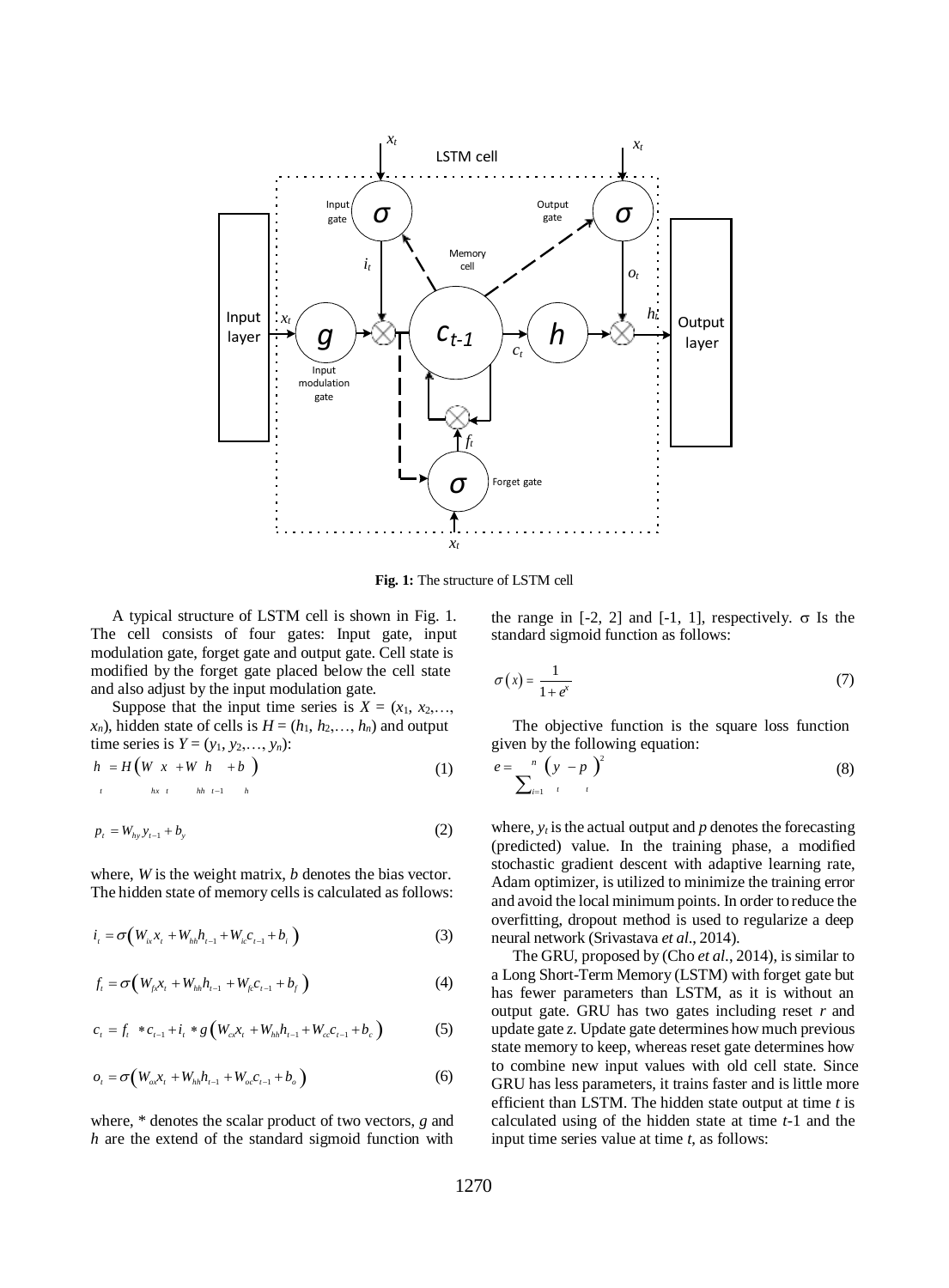$$
h_t = f\left(h_{t-1}, x_t\right) \tag{9}
$$

# **The Research Framework**

This section provides the steps in developing the prediction model. Figure 2 presents the research framework. After data collection step, data is preprocessed through feature scaling. Data is scaled according to the following equation:

$$
v' = \frac{v - \min(x)}{\max(x) - \min(x)}
$$
(10)

where,  $\dot{x}$  is the list of data values. The collected dataset is then divided into two groups - training and testing datasets. The training and testing dataset are used for the construction and validation of the models, respectively. In this study, 70 and 30% of the dataset is for training and testing, respectively. The model development is done by the use of training dataset. In the model development, the number of layer, the optimizer, learning rate and loss function need to be identified. This stage is to design the structure of the model and adjusting the parameters. Calculated data is then scaled back to original scale to calculate error. Through the validation step with testing dataset, the optimal model is

(9) obtained. Using the optimal model, the time series forecasting is conducted.

# **The Model Development**

This section presents the detail of major steps in model development. It also provides the data pattern used in the study. The model parameters and evaluation criteria are also presented.

# *Data Description*

The data used in model development is telecommunication activity dataset released by Viettel Telecom - the largest telecommunications service provider in Vietnam - from October, 2017 to October, 2018. The dataset consists of call in and out activity, SMS in and out activity and Internet traffic activity records and logs. If the user is involved in a telecommunication activity, an eNodeB will handle the interaction and communication via the access network and delivers the signal information (control plane) and data (data plane) to the core network. All this information and communication are recorded in the form of Call Detail Records (CDR). The Internet or data activity occurs and is recorded whenever the user connects or disconnects to the internet network. A CDR is generated and aggregated every 60 min for all activities



**Fig. 2:** The research framework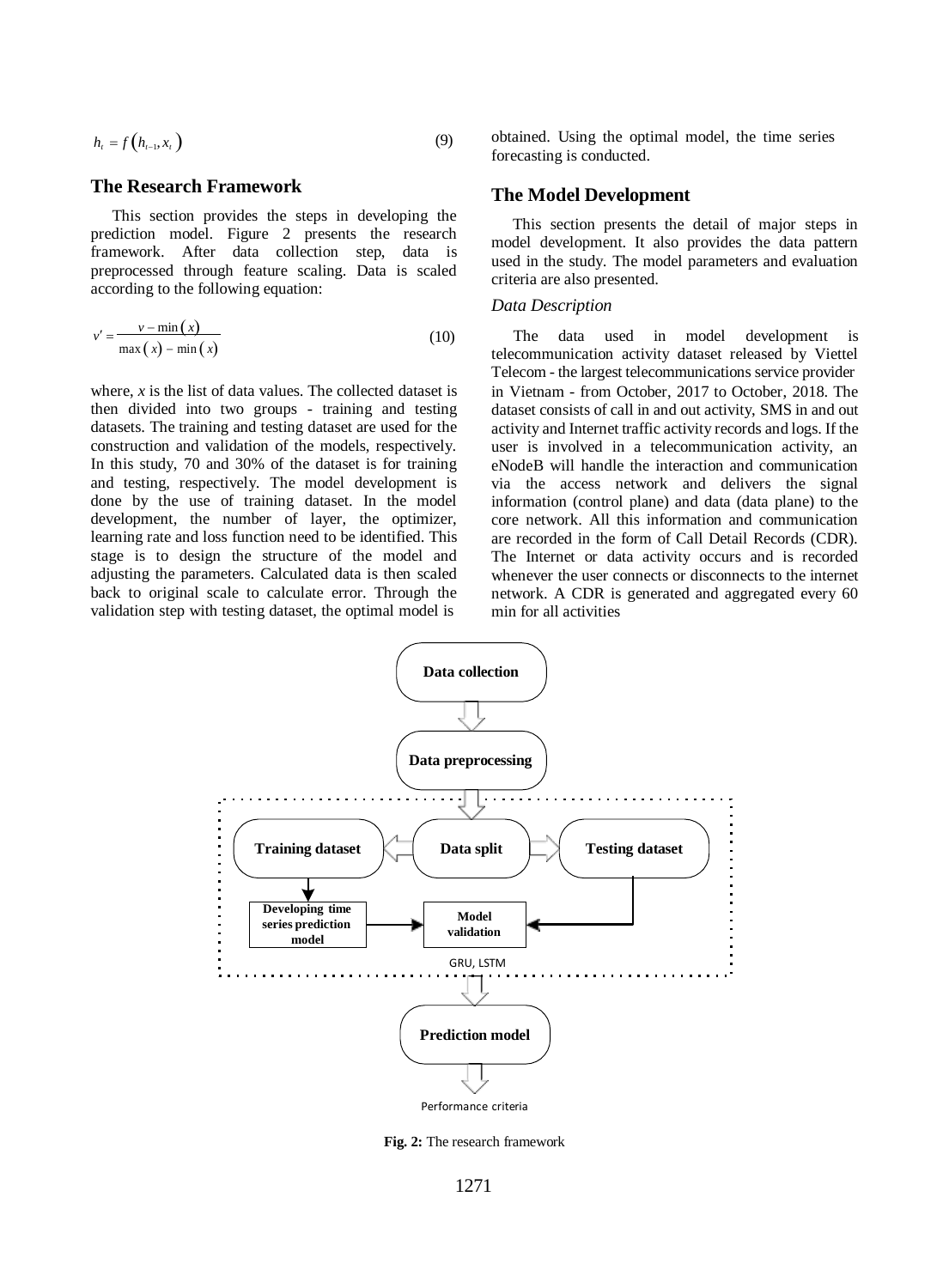

**Fig. 3:** Daily data traffic pattern

Basically, telecomm network traffic shows cyclical characteristics. There are shorter and longer cyclical effects on the load data, e.g., daily, weekly. Also monthly and even seasonal trends can be observed. In Fig. 3, we show busy-hour load (daily peak load) curve of Viettel Telecom network over the period of four days. Figure 3 also presents the data traffic pattern of four individual cells. The total traffic data represents the aggregated hourly measurement from 57 different cell sites of Viettel UMTS-based cellular operator. The nature of traffic pattern will vary. The load is lower at weekend than on working day. It is noticed that that on working days, social activities are at a higher level than on Saturdays and Sundays and therefore the load is also higher. So, in load forecasting, days are often divided into several day types, each of which has their own characteristic load patterns. It is clear that Saturdays and Sundays have different load curves than other days. The pattern is also different for special events, such as Lunar new year, long weekends and holidays, especially New Year's Eve, Valentine's Day. When a user uses a telecom service, the mobile device will be served by a nearby cell. The total data capacity of all users served by a cell within an hour is called the traffic of that cell within one hour. For example, cell 000232 is serving 50 subscribers; each subscriber in one hour uses an average of 10 Mb. So the traffic of this cell in one hour =  $50*10 = 500$  Mb.

#### *Experimental Structure*

All the models were coded in Python (Anaconda Python 3). To develop LSTM model, the number of layer was set equal to 5. The sequential structure with a linear stack of layers was applied to the model development. The main parameters were set as follows: The dimensionality of the output space is 50; the rectified linear unit was used as the activation function. The cost function was Mean Squared Error (*MSE*).

Other models were also developed to the research problem. In GMDH model development, the maximum number of layers was set to 5; the maximum number of neurons in a layer was equal to 50. When developing GMDH model, one parameter called "Selection pressure" is a proper threshold value to determine the number of neurons in each layer. After calculating the coefficients for all the neurons, those which produce the poorest performance according to the selection criterion (*MSE*) will be eliminated from the layer. The selection pressure is from 0 (no pressure) to 1 (the maximum pressure of selection). In this study, the selection pressure is set to 0. For ANN model, the Multilayer Peceptrons (MLP) was utilized in this study. The used MLP is feed forward fully connected network, with two hidden layers, along with Levenberg-Marquadt training algorithm. Two most commonly nonlinear and linear transfer functions sigmoid and tangent, were used in first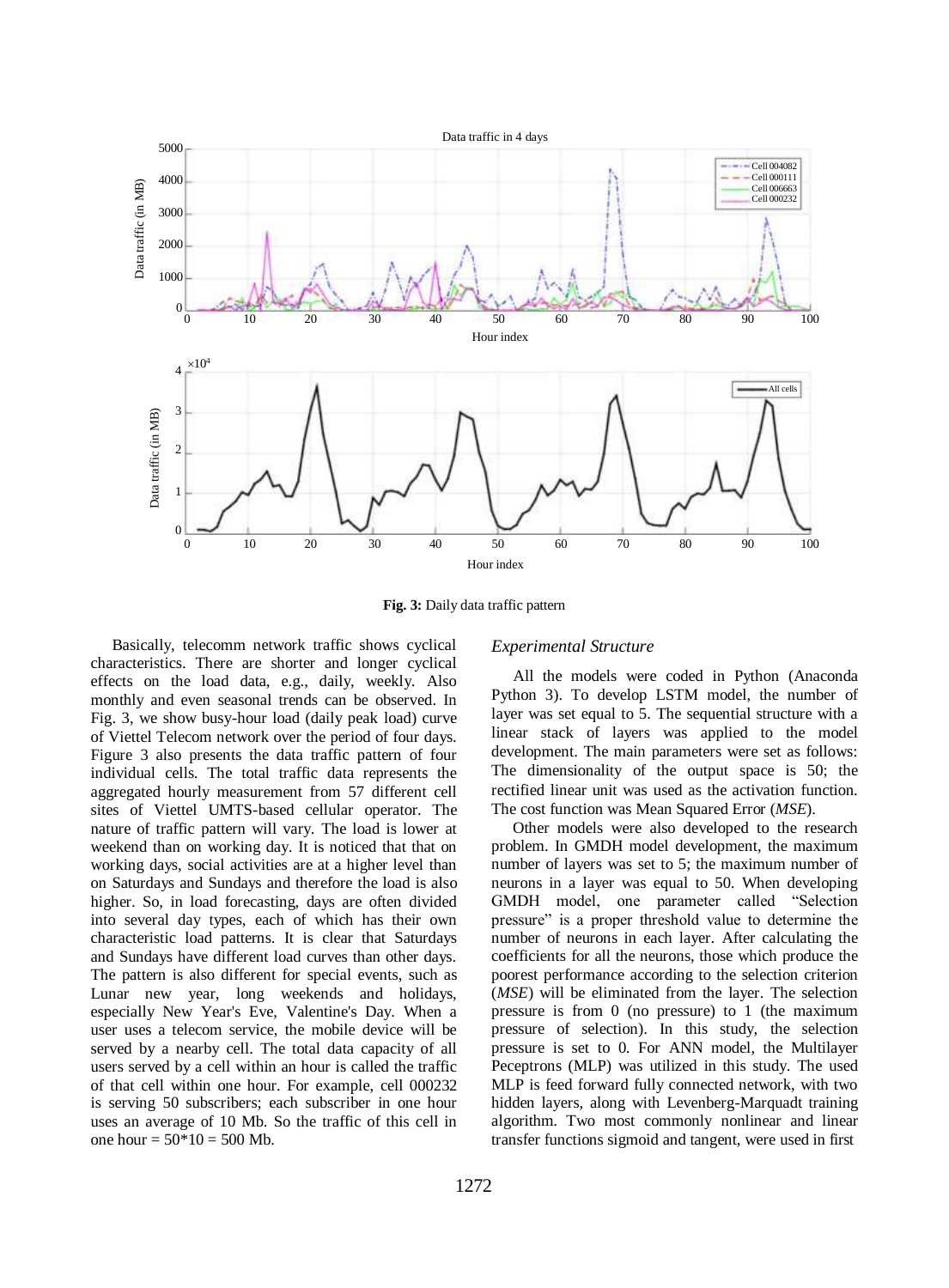and second hidden layers, respectively. After a number of trial, the architecture of the MLP network for prediction was determined. For ANFIS model development, the grid partition method was used for Fuzzy Inference System (FIS) generation. In our study, two membership functions were chosen for each input in the model. The Gaussian membership function was used in ANFIS model. The membership function output is linear. Use lagged versions of the variable, five input variables are given  $[(x-5), (x-4), (x-3), (x-2), (x-1)].$ 

#### *Model Evaluation*

To evaluate the performance of the prediction model, several performance indexes were used. These criteria are applied to the developed model to know how well it works. The criteria were used to compare predicted values and actual values. They are as follows:

#### *Root Mean Squared Error (RMSE) <sup>U</sup>*

This index estimates the residual between the actual value and desired value. A model has better performance if it has a smaller *RMSE*. An *RMSE* equal to zero represents a perfect fit:

$$
RMSE = \sqrt{\frac{1}{m} \sum_{k=1}^{m} (t_k - y_k)^2},
$$
\n(11)

where,  $t_k$  is the actual (desired) value,  $y_k$  is the predicted value produced by the model and *m* is the total number of samples.

#### *Mean Absolute Percentage Error (MAPE)*

This index indicates an average of the absolute percentage errors; a model has better performance if it has a smaller *MAPE*:

$$
MAPE = \frac{1}{m} \sum_{k=1}^{m} \left| \frac{t_k - y_k}{t_k} \right| \tag{12}
$$

#### *Mean Absolute Error (MAE)*

This index indicates how close predicted values are to the actual values. a model with a lower *MAE* means it has better performance:

$$
MAE = \frac{1}{m} \sum_{k=1}^{m} |t_k - y_k|
$$
\n(13)

#### *Correlation Coefficient (R)*

This criterion reveals the strength of relationships between actual values and predicted values. The correlation coefficient has a range from 0 to 1 and a model with a higher *R* means it has better performance:

$$
R = \frac{\sum_{k=1}^{m} (t_k - \tau)(y_k - y)}{\sqrt{\sum_{k=1}^{m} (t_k - \overline{t})^2 \sum_{k=1}^{m} (y_k - \overline{y})^2}},
$$
(14)

where,  $\tau = \frac{1}{m} \sum_{k=1}^{m} t_k$  and  $\bar{y} = \frac{1}{m} \sum_{k=1}^{m} y_k$  $\frac{1}{m} \sum_{k=1}^{m} t_k$  and  $\overline{y} = \frac{1}{m} \sum_{k=1}^{m} y_k$  are the average values of  $t_k$  and  $y_k$ , respectively.

## *Theil's U-Statistic*

This index is an accuracy measure that emphasizes the importance of large errors as well as providing a relative basis for comparison with naïve forecasting methods. Theil's equation is shown as below:

$$
U = \sum_{k=1}^{N} \frac{m}{t^2 + \sum_{k=1}^{m} y_k^2}
$$
 (15)

The *U* value is bound between 0 and 1, with values closer to 0 indicating greater forecasting accuracy.

## **Results and Discussion**

The performance statistics for each model were calculated and are presented in Table 1. The performance criteria *RMSE*, *MAPE*, *MAE*, *R* and *Theil*'*s U* were respectively calculated as 13830.3706, 0.3839, 10309.7391, 0.8863 and 0.1323 for GRU model; 13971.4670, 0.3745, 10337.0889, 08866 and 0.1350 for LSTM model. Theoretically, a forecasting model is regarded as good when *RMSE*, *MAPE* and *MAE* are small, *R* is close to 1 and *Theil*'*s U* is close to 0. In Table 1, the value marked in bold and italic indicates the best performance. It can be seen that GRU and LSTM models archived the best performance according to the five criteria in all predictions. The performance criteria indicate that the assessed result is highly correlated and precise.

The simulation results by GRU and LSTM models are also presented in Fig. 4 and 6. Due to the limited space available, only the predicted results in the last two weeks are presented. It can be clearly observed that the errors obtained from the testing data in Fig. 5a and 6a; the error plot in Fig. 5b and 6b, along with the histogram of error (Fig. 5c and 6c).

Figure 7 presents the scatter diagrams by the LSTM and GRU models in all the testing set. The scatter plot illustrates the degree of correlation between forecasting values and actual values. In the figure, the 1:1 line was drawn as a reference. In a scatter diagram, the 1:1 line represents that the two sets of data are identical. The more the two data sets agree, the more the points tend to concentrate in the vicinity of the 1:1 line. It may be observed that most predicted values are close to the actual values in Fig. 7 and this indicates a good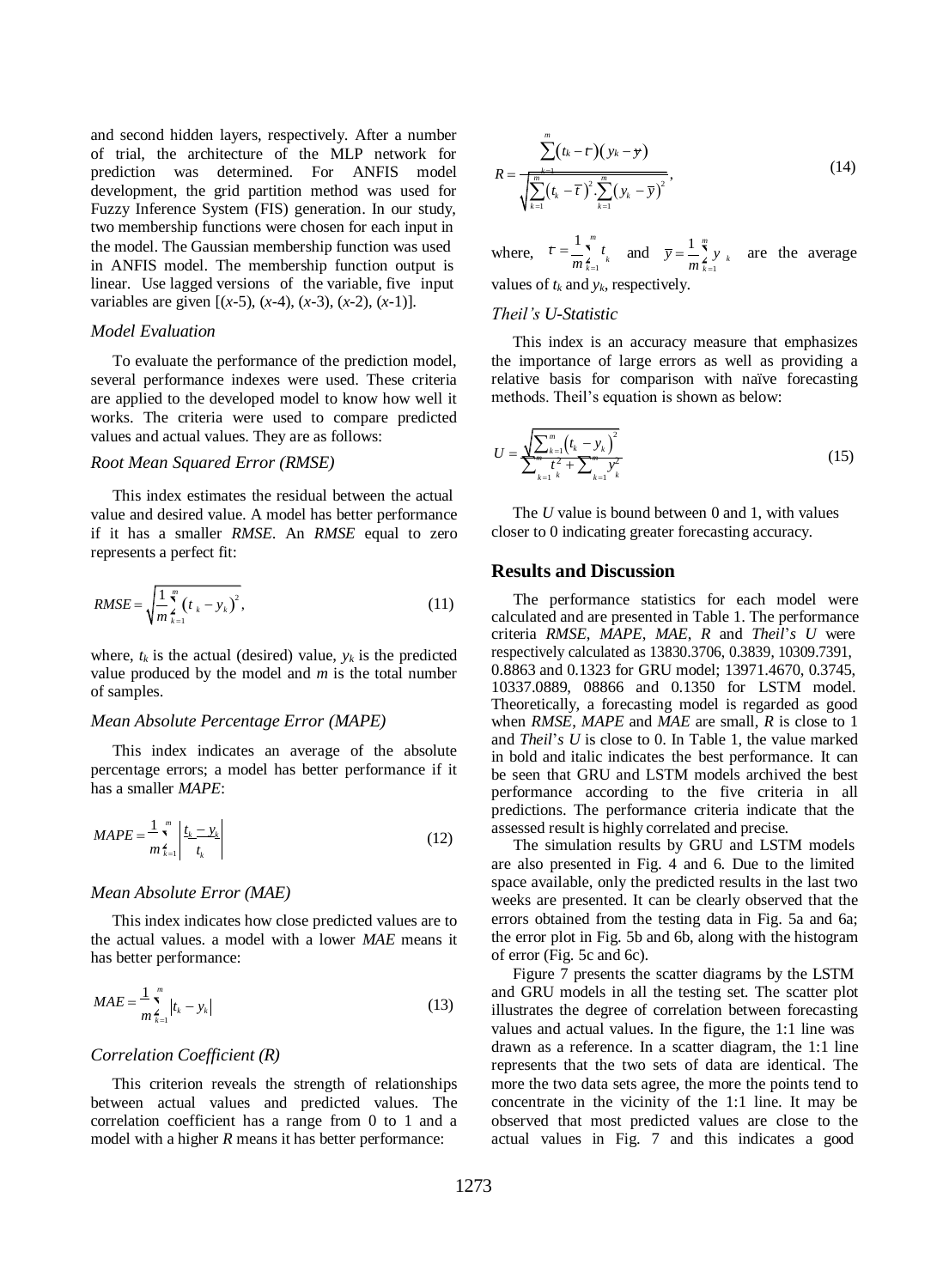agreement between the predicted values obtained by the GRU and LSTM models and the actual values.



**Fig. 4:** Comparison between actual and predicted values by LSTM and GRU model in the last two weeks



**Fig. 5:** Predicting performance by LSTM model: (a) actual (target) value vs predicted (output) value, (b) error value and (c) standard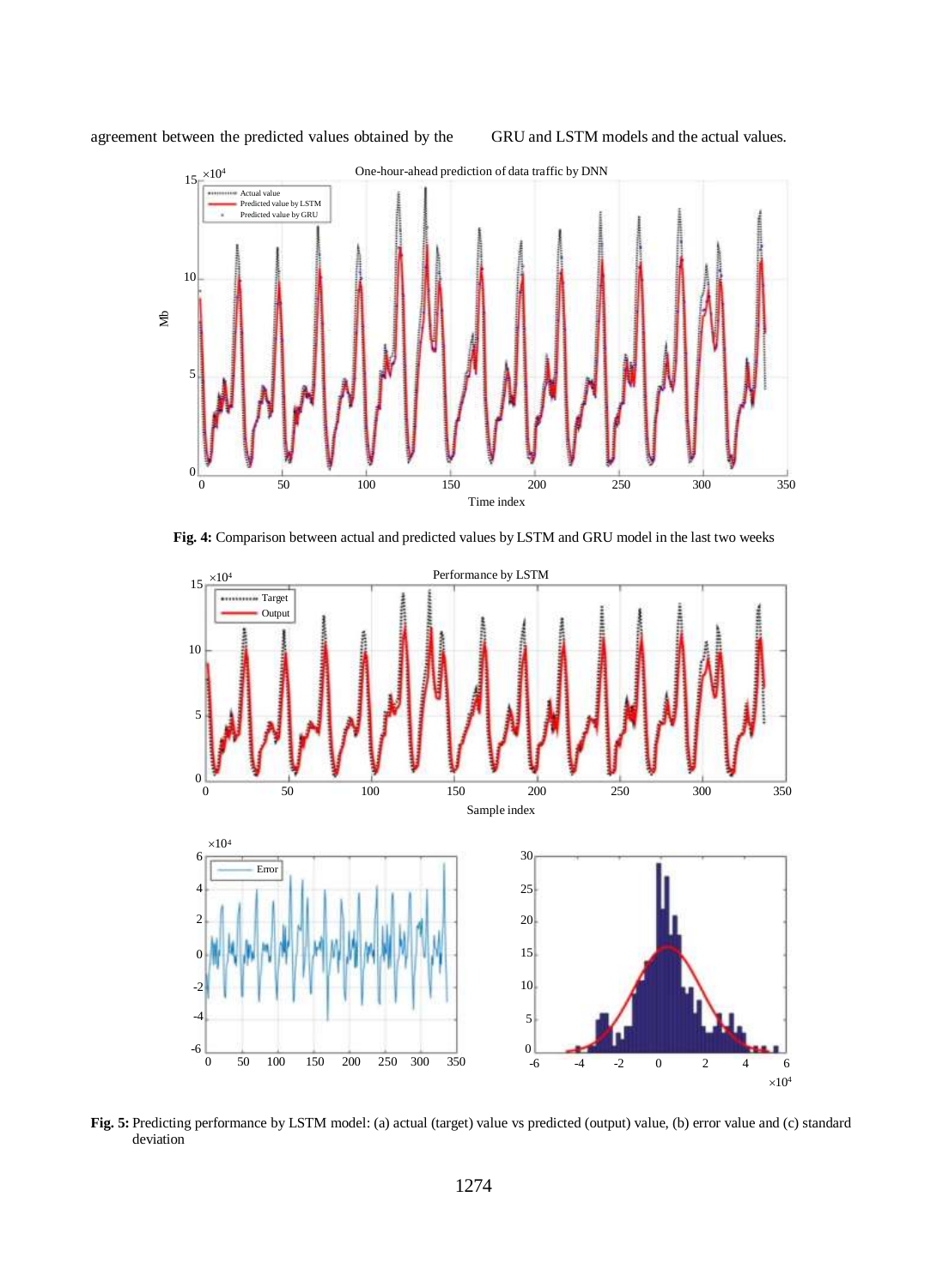

Fig. 6: Predicting performance by GRU model: (a) actual (target) value vs predicted (output) value, (b) error value and (c) standard deviation



**Fig. 7:** The scatter diagrams by the LSTM and GRU models in the testing set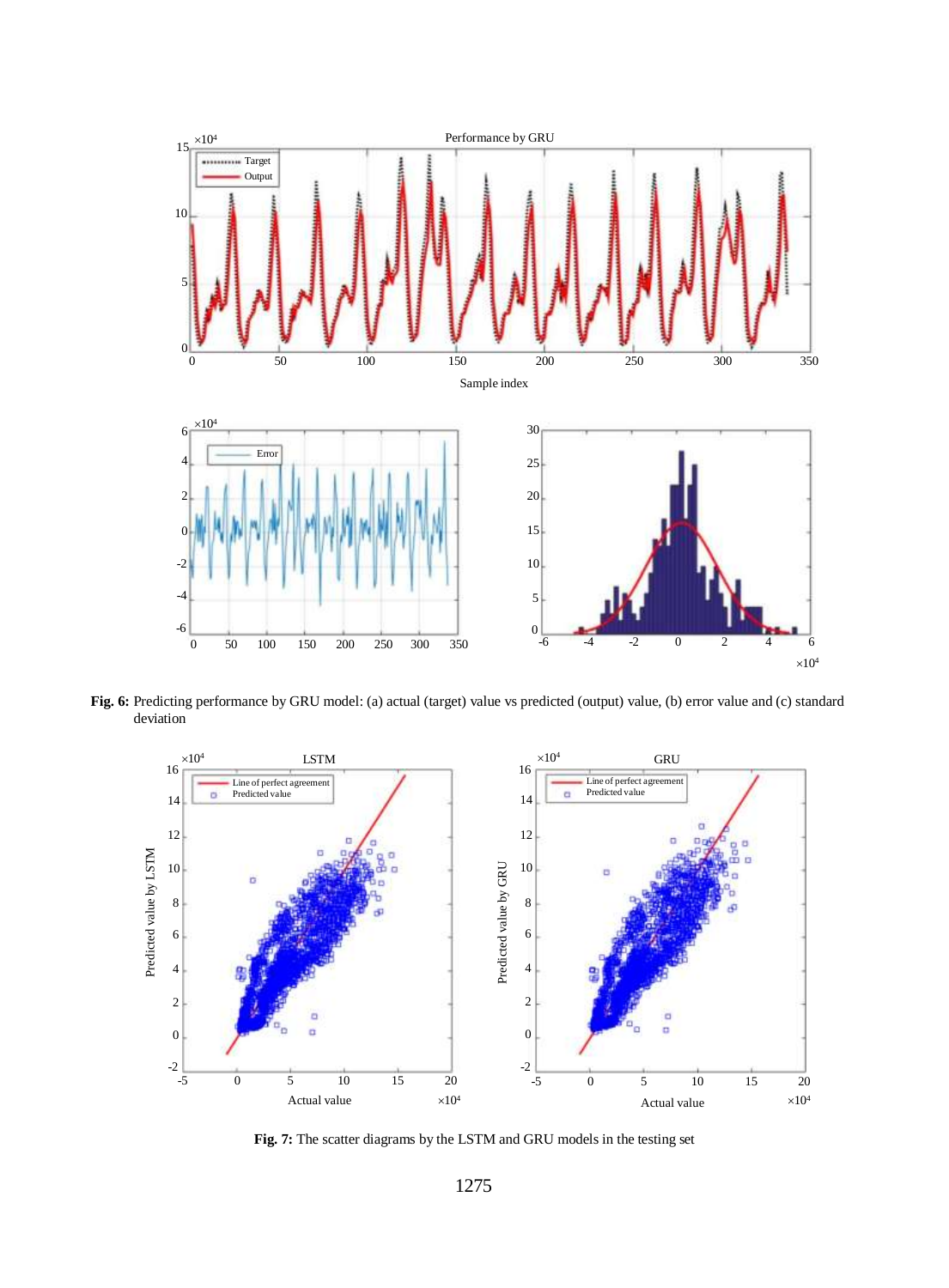| Model        | <b>RMSE</b>  | <b>MAPE</b> | <b>MAE</b>   | R      | Theil's U-statistic |
|--------------|--------------|-------------|--------------|--------|---------------------|
| <b>ANFIS</b> | 29750.2178   | 0.4718      | 12595.3005   | 0.6503 | 0.2654              |
| <b>ANN</b>   | 16838.9119   | 0.3271      | 10111.0545   | 0.8508 | 0.1682              |
| <b>GMDH</b>  | 1920553.0813 | 1025.9252   | 6404251.2836 | 0.0271 | 0.9998              |
| GRU          | 13830.3706   | 0.3839      | 10309.7391   | 0.8863 | 0.1323              |
| LSTM         | 13971.4670   | 0.3745      | 10337.0889   | 0.8866 | 0.1350              |

**Table 1:** Performance statistics of different models

# **Conclusion**

The historical time series data collected by the telecom network operators has characteristics of classical nonlinearity and instability. In this study, we have analyzed and compared the ability of the GRU and LSTM models in analyzing and predicting data traffic in the network of Viettel Telecom, Vietnam. Several criteria namely *RMSE*, *MAPE*, *MAE* and *R* were used to evaluate the performance of the develop models. The results indicated that deep neural networks can be promising tools for analyzing time series data of telecom network. It was confirmed that GRU and LSTM models was the most robust and powerful method, with respect to all performance criteria, for research area. The study findings show the forecasting potential of the artificial intelligence models in developing data traffic model and are expected to provide an assistance and forecasting tool in telecommunication network planning and network optimization. For future research, the authors are combining the other parameters, such as the ratio between on- and off-net traffic, the percentage of off-net traffic sent to a particular peering point and the ratio between upstream and downstream traffic, so as to improve the accuracy of the predicting model. Also for future research, the next step is to explore more deep learning structures and combine the characteristics of network traffic data to explore the possibility of further improving the forecasting accuracy.

# **References**

- Abdulkarim, S. A., & Lawal, I. A. (2017). A cooperative neural network approach for enhancing data traffic prediction. Turkish Journal of Electrical Engineering & Computer Sciences, 25(6), 4746–4756.
- Bian, G., Liu, J., & Lin, W. (2018). Internet Traffic Forecasting using Boosting LSTM Method. DEStech Transactions on Computer Science and Engineering.
- Cho, K., Van Merriënboer, B., Gulcehre, C., Bahdanau, D., Bougares, F., Schwenk, H., & Bengio, Y. (2014). Learning phrase representations using RNN encoder-decoder for statistical machine

translation. EMNLP 2014 - 2014 Conference on Empirical Methods in Natural Language Processing, Proceedings of the Conference.

- Chung, J., Gulcehre, C., Cho, K., & Bengio, Y. (2015). Gated feedback recurrent neural networks. 32nd International Conference on Machine Learning, ICML 2015.
- Fu, R., Zhang, Z., & Li, L. (2017). Using LSTM and GRU neural network methods for traffic flow prediction. Proceedings - 2016 31st Youth Academic Annual Conference of Chinese Association of Automation, YAC 2016.
- Gao, Y., Zheng, L., Zhao, D., Wu, Y., & Wang, G. (2017). Short Term Prediction Models of Mobile Network Traffic Based on Time Series Analysis. International Conference on Machine Learning and Intelligent Communications, 205–211. Springer.